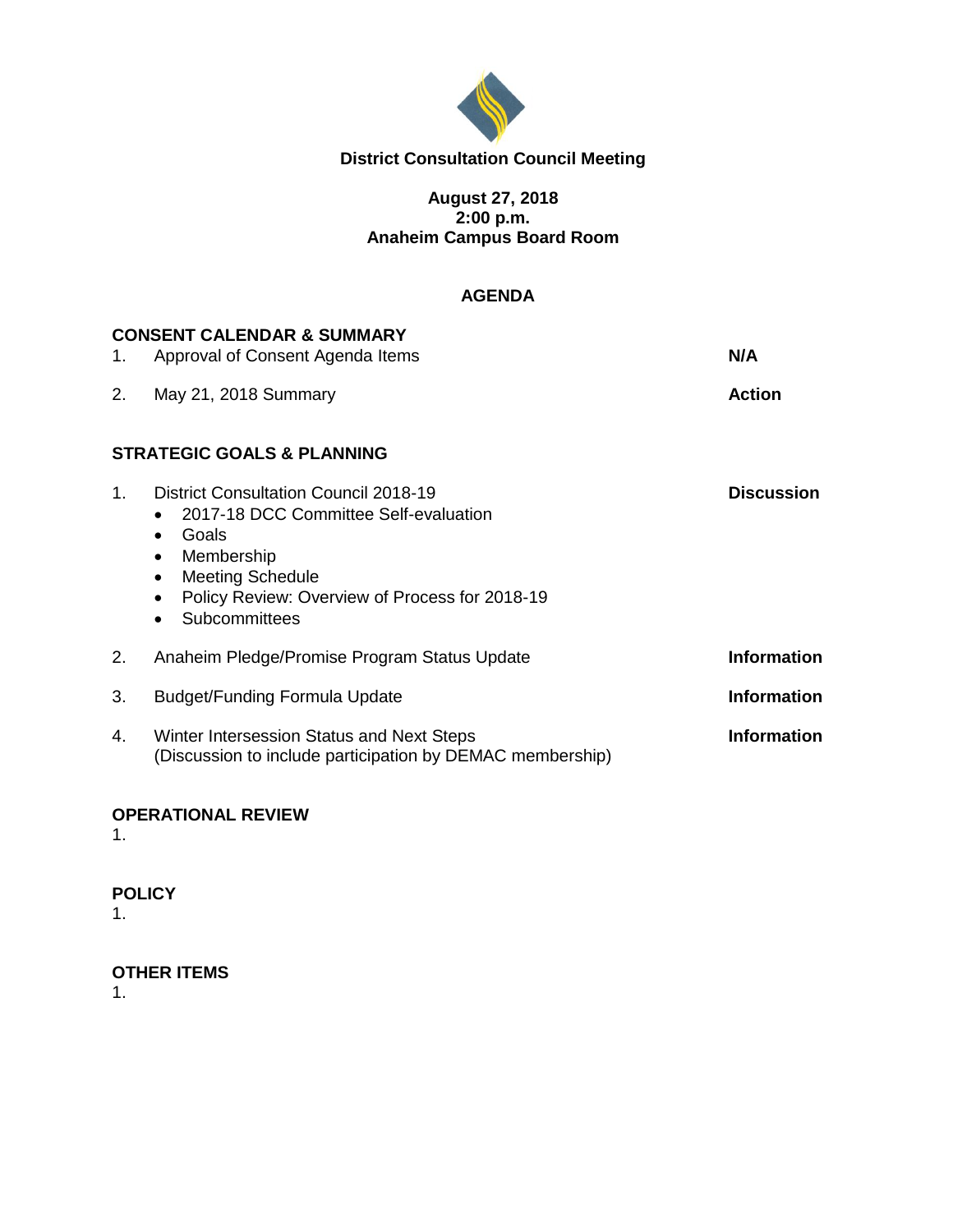#### **DISTRICT CONSULTATION COUNCIL May 21, 2018**

#### **SUMMARY**

**MEMBERS PRESENT**: Josh Ashenmiller, Dana Clahane, Craig Goralski, Manjit Grewall, Sharon Kelly, Cherry Li-Bugg, Cheryl Marshall, Arturo Ocampo, Valentina Purtell, Irma Ramos, Greg Schulz, JoAnna Schilling, Bryan Seiling, Kai Stearns Moore, Ty Volcy, Marcus Wilson, and Eldon Young.

**VISITORS**: Victor Manchik

Chancellor Cheryl Marshall called the meeting to order at 3:32 p.m.

#### **CONSENT CALENDAR & SUMMARY**

**Consent Items**: The agenda contained no consent items.

**Summary**: The summary of the April 26, 2018, meeting was approved as amended.

#### **STRATEGIC GOALS & PLANNING**

**Funding Formula Update**: Chancellor Marshall provided an update to DCC regarding the proposed State funding formula. She reported that the State Chancellor's Office agreed to onethird of the CEO Workgroup recommendations, and in its current format includes two years of hold harmless funding with no phase-in period, and with noncredit pulled out separately. Simulations have been received for two years, but information on the financial impact remains unclear. The State Assembly will vote on the formula on May 22, but Dr. Marshall cautioned that a lot could change by the end of June. She also expressed concern regarding the potential consolidation of categoricals and the inclusion of the Vision for Success in local education plans. Chancellor Marshall stated the District is supportive of the current formula, but would like to see a phase-in period included.

During the discussion, members requested clarification on why the District is supportive of the budget and funding formula, and Dr. Marshall explained that the current proposal provides additional one-time money for two years (due to the 17-18 figures that the District reported to the State). Additionally, with declining enrollment, the move towards completion funding helps the District. Chancellor Marshall emphasized the importance of tracking clear and clean data in multiple areas as that will impact future funding.

**Districtwide Strategic Plan 2018-2020**: The Districtwide Strategic Plan 2018-2020 returned for review with the changes received from DCC and Chancellor's Staff incorporated. Further changes were recommended to Section 2.1 including the addition of objective 2.1.7 to state, "Provide equity mindedness training to all employees." **There was consensus to approve the Districtwide Strategic Plan 2018-2020.**

**Winter Intersession and Next Steps**: DCC received the Cypress College Winter Intersession survey results, which polled faculty and students and included the following questions: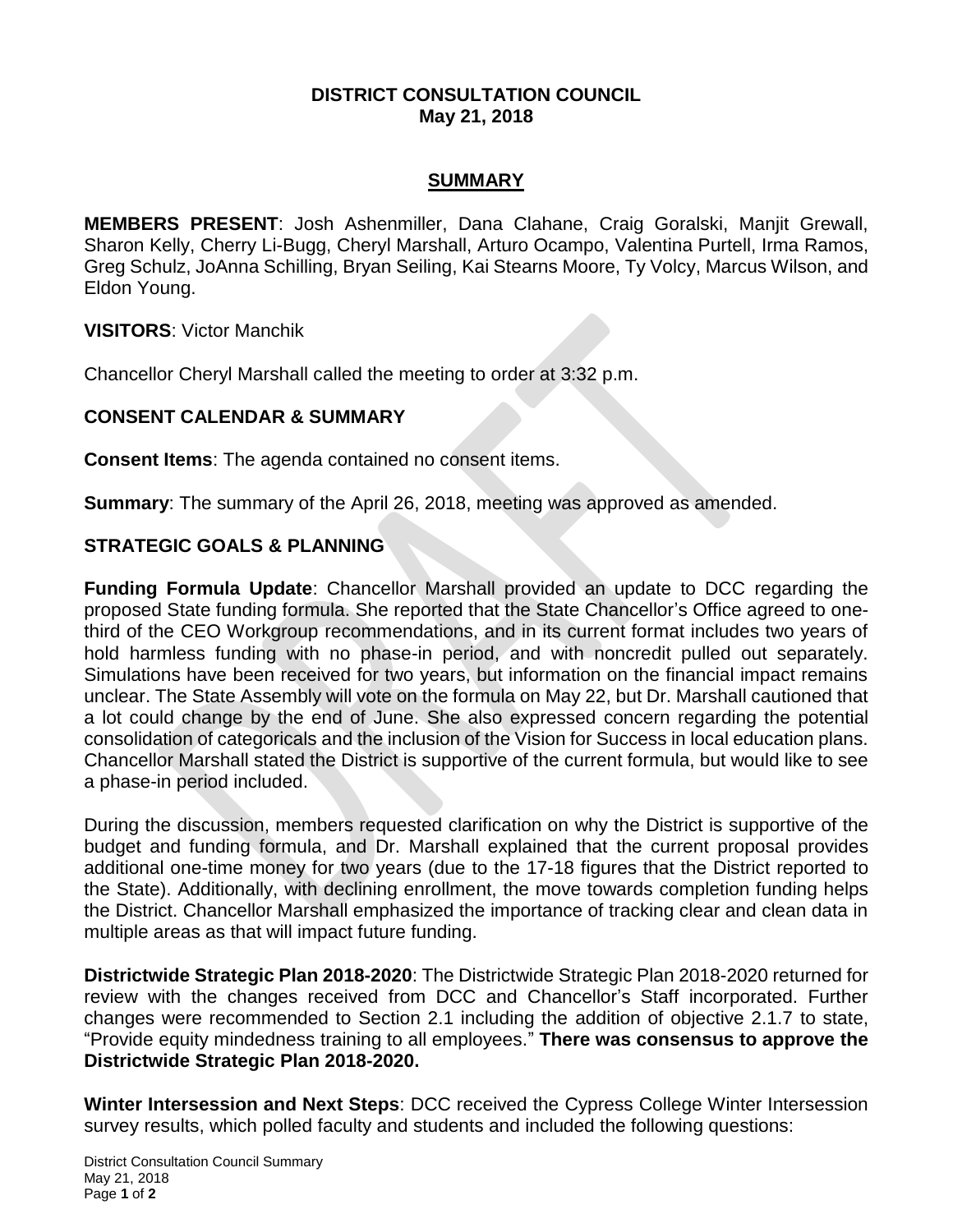- 1. Support for the idea of Winter Intersession: Faculty – 44% Students – 67%
- 2. Would enroll in or teach a Winter Intersession class: Faculty – 31% Students – 62%
- 3. Would support Winter Intersession if that means Spring starts mid-February and end mid-June: Faculty – 29% Students – 50%
- 4. Important that Spring end by Memorial Day: Faculty – 62% Students 50%
- 5. Give up Spring Break to accommodate Winter Intersession: Faculty – 20% Students – 28%
- 6. Support creating a Fall Break: Faculty – 64% Students – 75%
- 7. Prefer larger Summer offerings to Winter Intersession: Faculty – 62% Students – 59%

Further analysis will take place to look at courses that students want to take, what classes can be offered during the length of the intersession, and what the impact on the calendar might be.

During the discussion, it was noted that United Faculty survey results, conducted districtwide, were very similar with faculty not wanting to change the calendar in order to accommodate a Winter Intersession. The Fullerton College Faculty Senate survey included four questions that were similar to the Cypress College survey, and 45% of full-time faculty were in favor of an intersession. Also discussed was why a two-session summer is not offered and members requested that the data from when it last occurred within the District be compared (including student support services). The discussion concluded with the understanding that data would continue to be gathered in order to revisit the topic during the fall semester.

## **OTHER ITEMS**

**DCC Composition & Terms**: The group reviewed the DCC committee composition for the 2018- 19 academic year based on the information that was received and discussed any additional updates.

**Evaluation of DCC**: Chancellor Marshall thanked everyone for their service during the past academic year. She asked committee members to complete the DCC evaluation instrument and return it so that results could be processed during the summer and discussed when meetings resume in the fall.

**ADJOURNMENT**: The meeting adjourned at 4:25 p.m.

**NEXT MEETING**: Fall 2018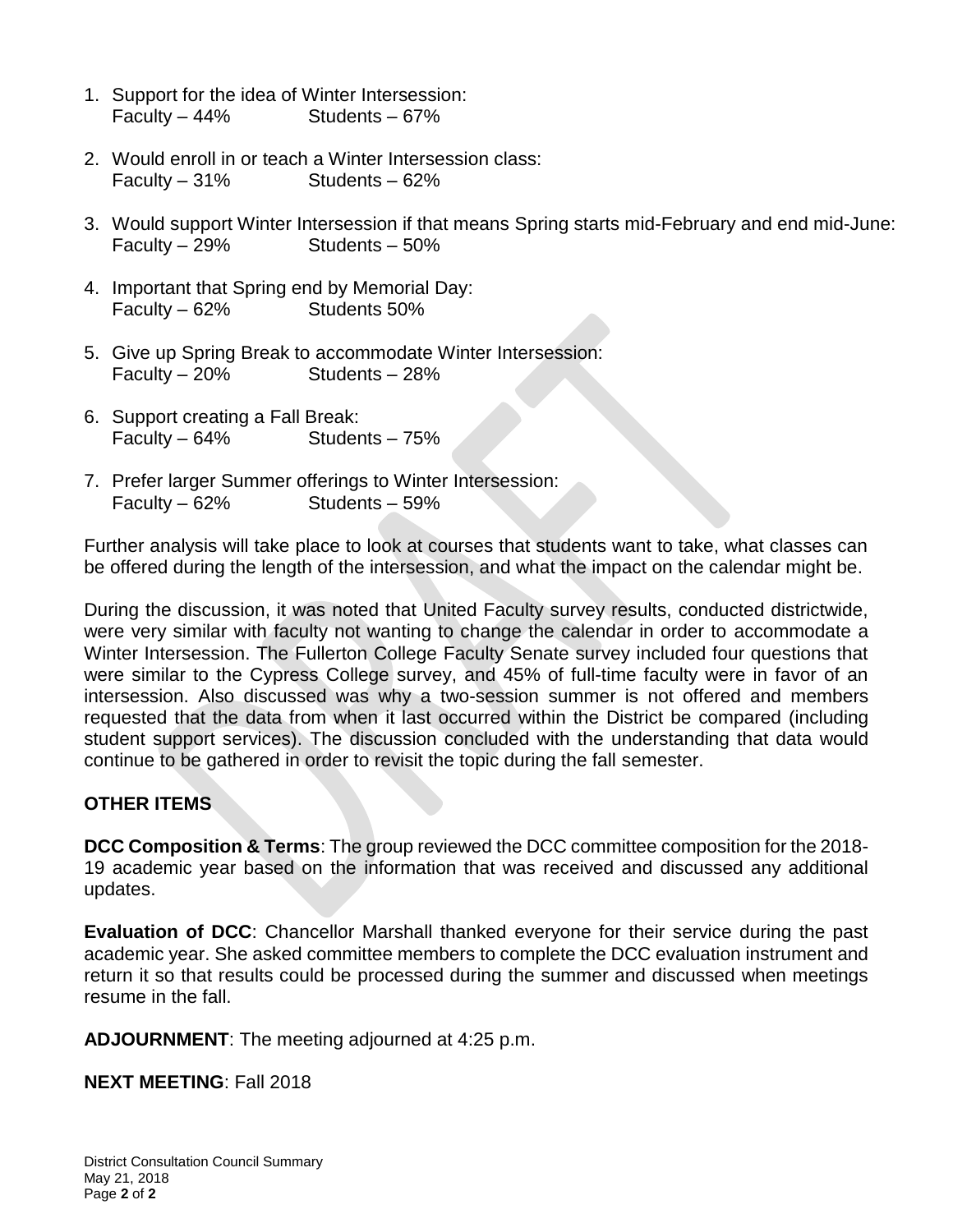North Orange County Community College District

# **DISTRICT CONSULTATION COUNCIL**

Agenda Item Submittal Form

Date: August 21, 2018

From: Cheryl Marshall

Re: Agenda Item for District Consultation Council Meeting of August 27, 2018

#### 1. AGENDA ITEM NAME

**Role of the District Consultation Council 2018-19**

- **2017-18 DCC Committee Self-evaluation**
- **Goals**
- **Membership**
- **2018-19 Meeting Schedule**
- **Policy Review: Overview of Process for 2018-19**
- **Subcommittees**
	- o **Council on Budget and Facilities (CBF)**
	- o **District Curriculum Coordinating Committee (DCCC)**
	- o **Institutional Effectiveness Coordinating Council (IECC)**
	- o **Technology Coordinating Council (TCC)**
- 2. AGENDA ITEM ACTION (Please check all that apply.)

| <b>Information Only</b>  |  | <b>Second Reading</b>      |
|--------------------------|--|----------------------------|
| <b>Review/Discussion</b> |  | <b>Action</b>              |
| <b>First Reading</b>     |  | <b>Consent Agenda Item</b> |

| <b>Second Reading</b>      |  |
|----------------------------|--|
| Action                     |  |
| <b>Consent Agenda Item</b> |  |

- 3. ESTIMATED TIME REQUIRED FOR PRESENTATION/DISCUSSION: **15 minutes**
- 4. BRIEF NARRATIVE SUMMARY OF AGENDA ITEM:

**Committee members will have the opportunity to establish goals and related topics for the 2018-2019 academic year, review the membership list and meeting dates, discuss expectations of subcommittees including frequency of reports, and discuss the policy review process for 2018-19.**

5. RECOMMENDATION:

**Upon consensus, members will develop a preliminary plan for the committee's work.**

6. OTHER PEOPLE CONSULTED, INFORMED OR ATTENDING MEETING ABOUT THIS ITEM: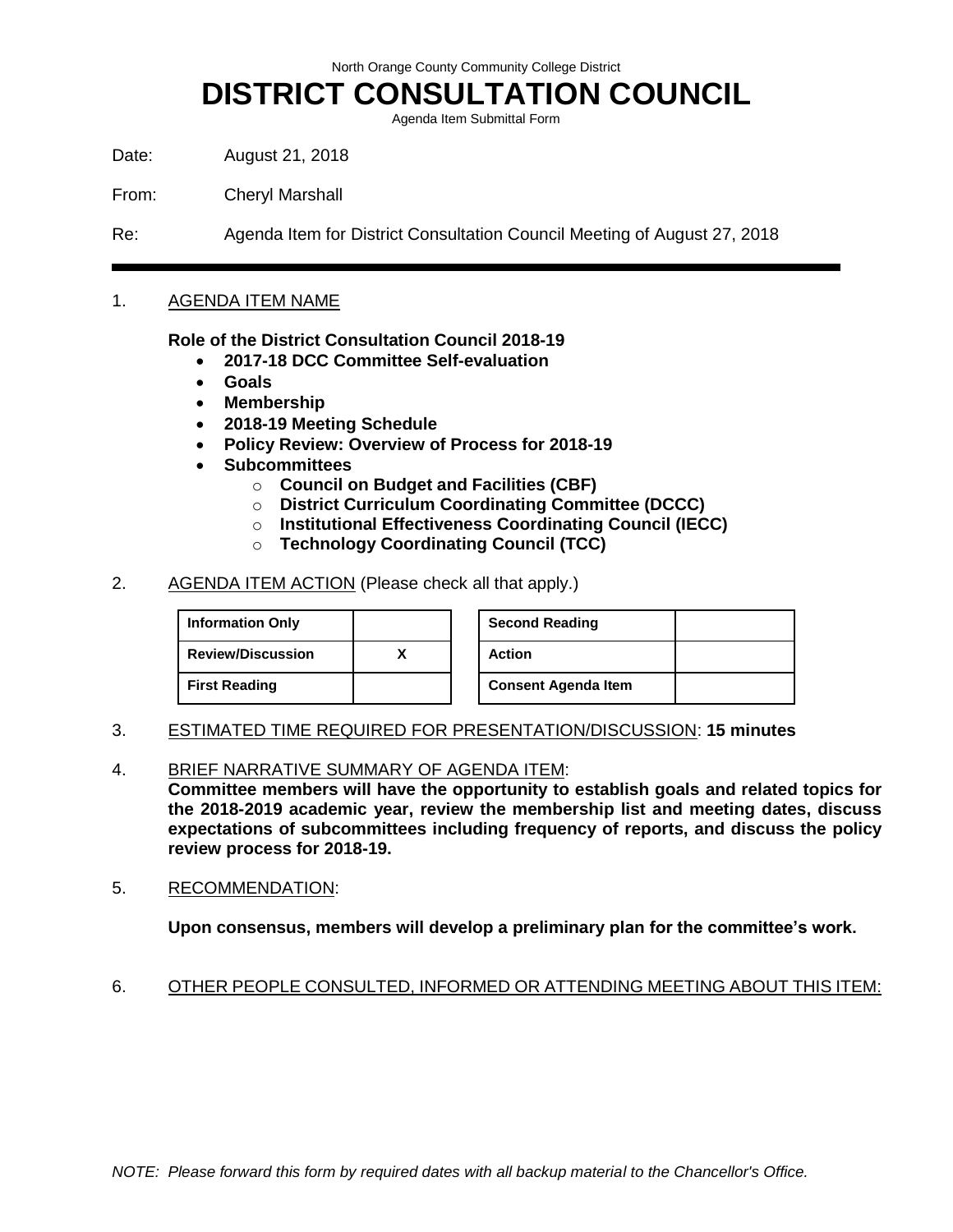# **District Consultation Council 2017-18 Committee Self-Evaluation Summary**

Total Respondents: 13

(5 Administrator/Manager/1 Classified/1 Confidential/5 Full-time Faculty/1 Adjunct Faculty)

| Please indicate how often the committee's processes, interactions, and outcomes during the 2016-17 reflected               |                         |       |                       |                  |
|----------------------------------------------------------------------------------------------------------------------------|-------------------------|-------|-----------------------|------------------|
| each of the following characteristics:                                                                                     |                         |       |                       |                  |
| <b>Characteristics:</b>                                                                                                    | N                       | $\%$  |                       | <b>NR</b>        |
| Collaborative: Sharing, inclusive, open to input, respectful of<br>diverse opinions, characterized by meaningful dialogue. | 11                      | 85%   | <b>Almost Always</b>  |                  |
|                                                                                                                            | $\overline{2}$          | 15%   | Often                 |                  |
|                                                                                                                            | 0                       | 0%    | Sometimes             |                  |
|                                                                                                                            | $\bf{0}$                | 0%    | Seldom                |                  |
|                                                                                                                            | $\boldsymbol{0}$        | 0%    | <b>Almost Never</b>   |                  |
|                                                                                                                            | $\boldsymbol{0}$        | $0\%$ | Don't Know/No Opinion |                  |
| <b>TOTALS</b>                                                                                                              | 13                      | 100%  |                       | $\boldsymbol{0}$ |
| Transparent: Open, easy to understand, clearly defined,                                                                    | $\overline{7}$          | 54%   | <b>Almost Always</b>  |                  |
| characterized by effective and meaningful communication with the                                                           | $6\phantom{1}$          | 46%   | Often                 |                  |
| District community                                                                                                         | $\boldsymbol{0}$        | 0%    | Sometimes             |                  |
|                                                                                                                            | $\boldsymbol{0}$        | $0\%$ | Seldom                |                  |
|                                                                                                                            | 0                       | 0%    | <b>Almost Never</b>   |                  |
|                                                                                                                            | 0                       | 0%    | Don't Know/No Opinion |                  |
| <b>TOTALS</b>                                                                                                              | 13                      | 100%  |                       | $\bf{0}$         |
| Evidence-Based: Reliant upon relevant, accurate, complete,                                                                 | 3                       | 23%   | <b>Almost Always</b>  |                  |
| timely qualitative and/or quantitative information; not based solely                                                       | $\overline{7}$          | 54%   | Often                 |                  |
| on assertion, speculation, or anecdote                                                                                     | 3                       | 23%   | Sometimes             |                  |
|                                                                                                                            | $\boldsymbol{0}$        | 0%    | Seldom                |                  |
|                                                                                                                            | $\boldsymbol{0}$        | 0%    | <b>Almost Never</b>   |                  |
|                                                                                                                            | $\boldsymbol{0}$        | 0%    | Don't Know/No Opinion |                  |
| <b>TOTALS</b>                                                                                                              | 13                      | 100%  |                       | $\boldsymbol{0}$ |
| <b>Effective:</b> Working properly and productively toward the                                                             | $6\phantom{1}6$         | 46%   | <b>Almost Always</b>  |                  |
| committee's intended results                                                                                               | $5\phantom{.0}$         | 38%   | Often                 |                  |
|                                                                                                                            | $\overline{\mathbf{2}}$ | 15%   | Sometimes             |                  |
|                                                                                                                            | 0                       | 0%    | Seldom                |                  |
|                                                                                                                            | 0                       | 0%    | <b>Almost Never</b>   |                  |
|                                                                                                                            | $\boldsymbol{0}$        | 0%    | Don't Know/No Opinion |                  |
| <b>TOTALS</b>                                                                                                              | 13                      | 99%   |                       | $\boldsymbol{0}$ |
| <b>Efficient:</b> Performing well with the least waste of time and effort;                                                 | 4                       | 31%   | <b>Almost Always</b>  |                  |
| characterized by serving the committee's specified purposes in the                                                         | $5\phantom{.0}$         | 38%   | Often                 |                  |
| best possible manner                                                                                                       | 4                       | 31%   | Sometimes             |                  |
|                                                                                                                            | 0                       | $0\%$ | Seldom                |                  |
|                                                                                                                            | $\boldsymbol{0}$        | 0%    | <b>Almost Never</b>   |                  |
|                                                                                                                            | $\boldsymbol{0}$        | $0\%$ | Don't Know/No Opinion |                  |
| <b>TOTALS</b>                                                                                                              | 13                      | 100%  |                       | $\boldsymbol{0}$ |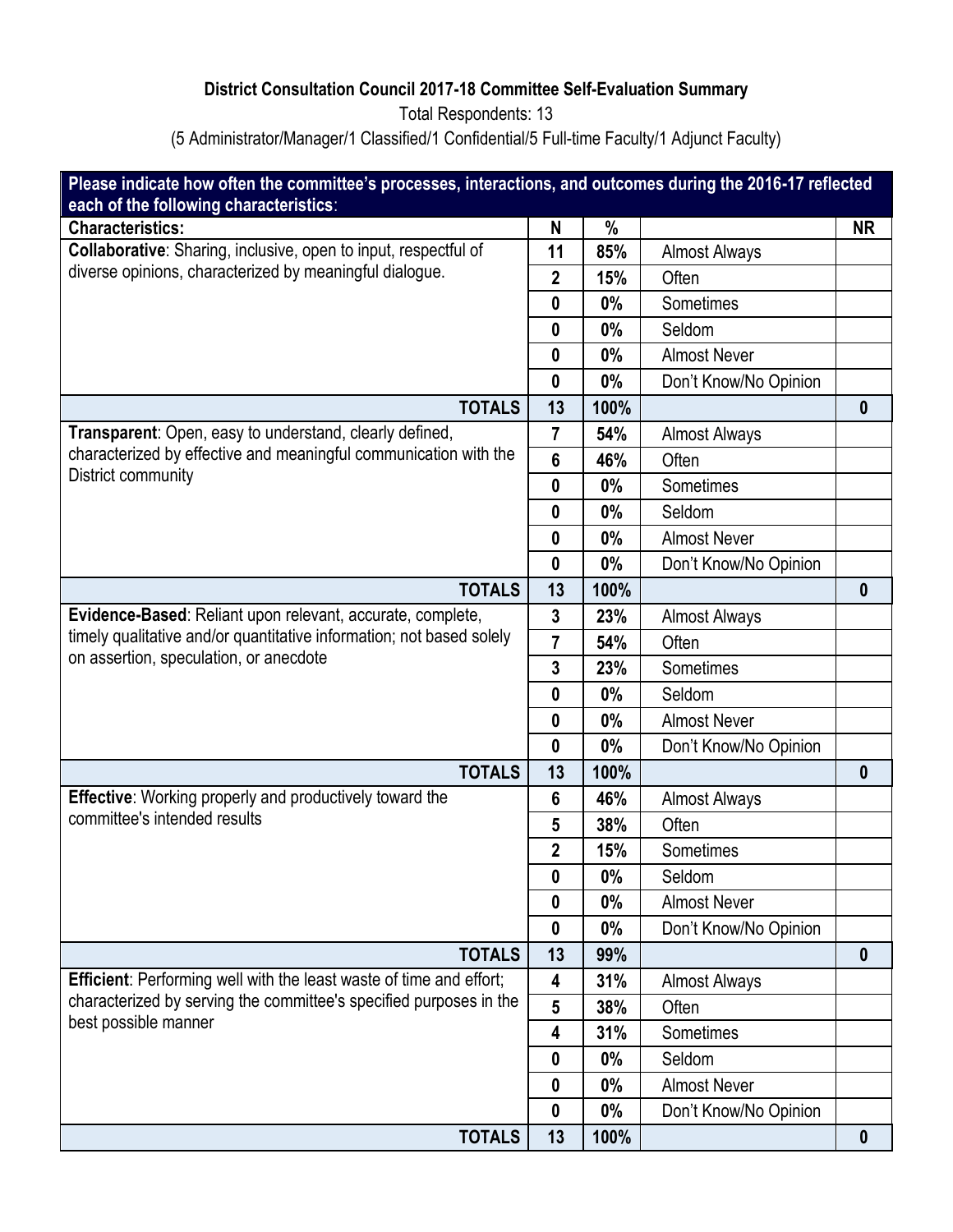**Please indicate the extent to which you agree or disagree with the following statements about your service on this committee overall this year**:

| uns commutee overan uns year.                                       |                  |       |                          |                  |
|---------------------------------------------------------------------|------------------|-------|--------------------------|------------------|
| <b>Statements:</b>                                                  | N                | $\%$  |                          | <b>NR</b>        |
| I feel comfortable contributing ideas                               | 9                | 69%   | <b>Strongly Agree</b>    |                  |
|                                                                     | 4                | 31%   | Agree                    |                  |
|                                                                     | $\boldsymbol{0}$ | $0\%$ | <b>Disagree</b>          |                  |
|                                                                     | $\boldsymbol{0}$ | $0\%$ | <b>Strongly Disagree</b> |                  |
| <b>TOTALS</b>                                                       | 13               | 100%  |                          | $\boldsymbol{0}$ |
| My ideas are treated with respect, whether or not others agree      | 10               | 77%   | <b>Strongly Agree</b>    |                  |
| with them                                                           | 3                | 23%   | Agree                    |                  |
|                                                                     | $\boldsymbol{0}$ | $0\%$ | <b>Disagree</b>          |                  |
|                                                                     | $\boldsymbol{0}$ | $0\%$ | <b>Strongly Disagree</b> |                  |
| <b>TOTALS</b>                                                       | 13               | 100%  |                          | 0                |
| I have had sufficient opportunities to provide input into committee | 8                | 62%   | <b>Strongly Agree</b>    |                  |
| recommendations                                                     | 5                | 38%   | Agree                    |                  |
|                                                                     | 0                | $0\%$ | <b>Disagree</b>          |                  |
|                                                                     | 0                | $0\%$ | <b>Strongly Disagree</b> |                  |
| <b>TOTALS</b>                                                       | 13               | 100%  |                          | 0                |

| Please rate the following aspects of the committee's work overall this year: |                  |       |            |                  |
|------------------------------------------------------------------------------|------------------|-------|------------|------------------|
| <b>Statements:</b>                                                           | N                | %     |            | <b>NR</b>        |
| Clarity of the committee's purpose                                           | 5                | 38%   | Very Good  |                  |
|                                                                              | $\overline{7}$   | 54%   | Good       |                  |
|                                                                              | 1                | 8%    | Fair       |                  |
|                                                                              | $\boldsymbol{0}$ | 0%    | Poor       |                  |
|                                                                              | $\boldsymbol{0}$ | $0\%$ | Very Poor  |                  |
|                                                                              | $\mathbf{0}$     | 0%    | No Opinion |                  |
| <b>TOTALS</b>                                                                | 13               | 100%  |            | $\boldsymbol{0}$ |
| Quality of communication within the committee                                | $5\phantom{1}$   | 42%   | Very Good  |                  |
|                                                                              | $6\phantom{1}$   | 50%   | Good       |                  |
|                                                                              | 1                | 8%    | Fair       |                  |
|                                                                              | $\boldsymbol{0}$ | 0%    | Poor       |                  |
|                                                                              | $\boldsymbol{0}$ | 0%    | Very Poor  |                  |
|                                                                              | $\boldsymbol{0}$ | $0\%$ | No Opinion |                  |
| <b>TOTALS</b>                                                                | 12               | 100%  |            | 1                |
| Quality of the information flow from the committee to constituency           | $\mathbf{2}$     | 15%   | Very Good  |                  |
| groups                                                                       | 4                | 31%   | Good       |                  |
|                                                                              | 4                | 31%   | Fair       |                  |
|                                                                              | $\mathbf{2}$     | 15%   | Poor       |                  |
|                                                                              | $\boldsymbol{0}$ | $0\%$ | Very Poor  |                  |
|                                                                              | 1                | 8%    | No Opinion |                  |
| <b>TOTALS</b>                                                                | 13               | 100%  |            | $\boldsymbol{0}$ |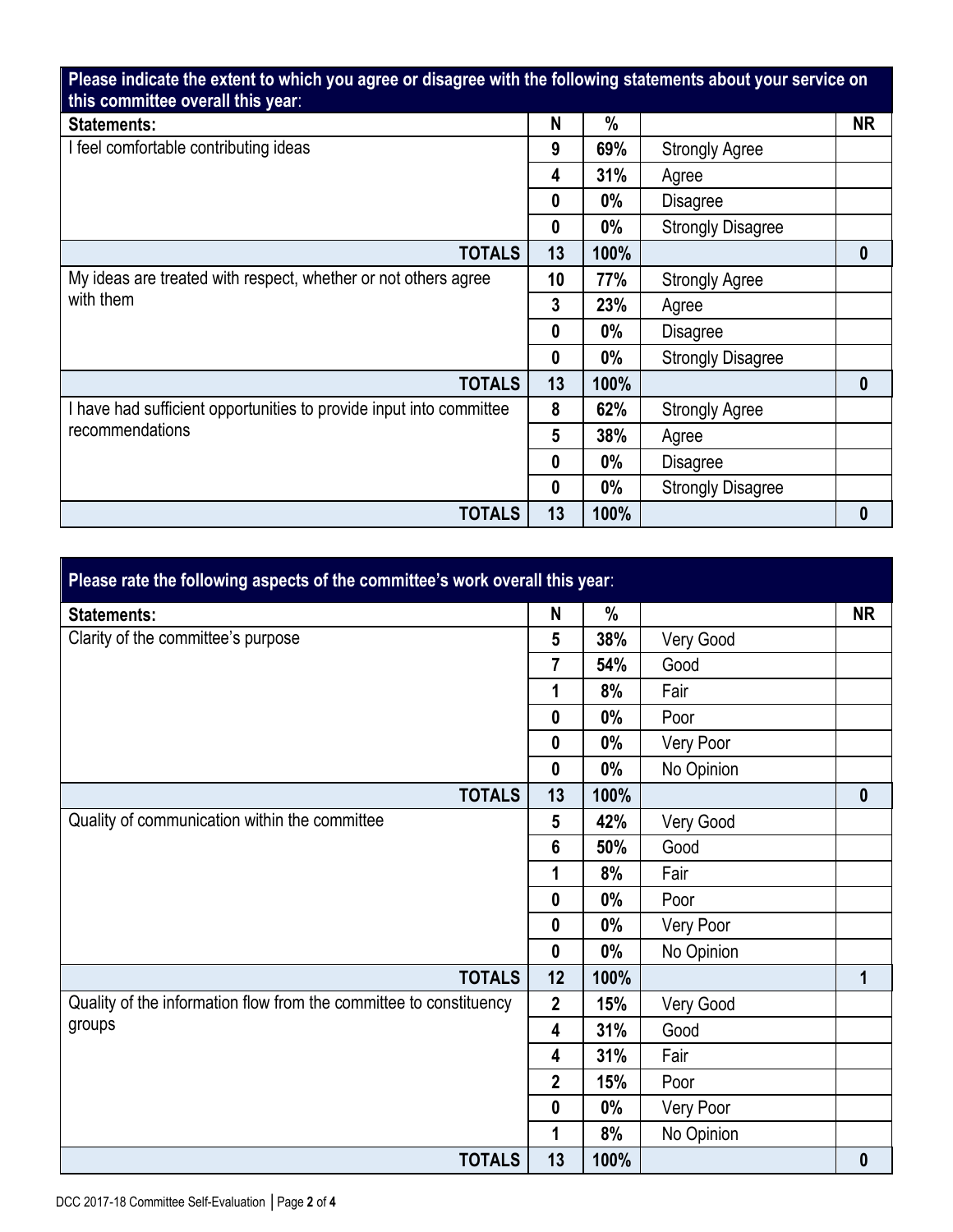| Quality of information flow from constituency groups to the  | $\mathbf{3}$     | 23%   | Very Good  |                  |
|--------------------------------------------------------------|------------------|-------|------------|------------------|
| committee                                                    | 4                | 31%   | Good       |                  |
|                                                              | $\mathbf{3}$     | 23%   | Fair       |                  |
|                                                              | $\mathbf{2}$     | 15%   | Poor       |                  |
|                                                              | $\boldsymbol{0}$ | 0%    | Very Poor  |                  |
|                                                              | 1                | 8%    | No Opinion |                  |
| <b>TOTALS</b>                                                | 13               | 100%  |            | $\boldsymbol{0}$ |
| Quality of communications by the committee with the District | 1                | 8%    | Very Good  |                  |
| community as a whole                                         | 4                | 31%   | Good       |                  |
|                                                              | $\overline{7}$   | 54%   | Fair       |                  |
|                                                              | $\boldsymbol{0}$ | $0\%$ | Poor       |                  |
|                                                              | $\boldsymbol{0}$ | 0%    | Very Poor  |                  |
|                                                              | 1                | 8%    | No Opinion |                  |
| <b>TOTALS</b>                                                | 13               | 101%  |            | $\boldsymbol{0}$ |
| Access to data needed for deliberations                      | $\mathbf{2}$     | 15%   | Very Good  |                  |
|                                                              | $\overline{7}$   | 54%   | Good       |                  |
|                                                              | 4                | 31%   | Fair       |                  |
|                                                              | $\boldsymbol{0}$ | 0%    | Poor       |                  |
|                                                              | $\boldsymbol{0}$ | 0%    | Very Poor  |                  |
|                                                              | $\boldsymbol{0}$ | 0%    | No Opinion |                  |
| <b>TOTALS</b>                                                | 13               | 100%  |            | $\boldsymbol{0}$ |
| Access to meeting space                                      | 8                | 62%   | Very Good  |                  |
|                                                              | 5                | 38%   | Good       |                  |
|                                                              | $\boldsymbol{0}$ | 0%    | Fair       |                  |
|                                                              | $\boldsymbol{0}$ | 0%    | Poor       |                  |
|                                                              | $\boldsymbol{0}$ | $0\%$ | Very Poor  |                  |
|                                                              | $\boldsymbol{0}$ | $0\%$ | No Opinion |                  |
| <b>TOTALS</b>                                                | 13               | 100%  |            | $\boldsymbol{0}$ |
| Access to other resources needed for the committee to work   | $\boldsymbol{2}$ | 15%   | Very Good  |                  |
| effectively                                                  | $\boldsymbol{9}$ | 69%   | Good       |                  |
|                                                              | 1                | 8%    | Fair       |                  |
|                                                              | $\boldsymbol{0}$ | $0\%$ | Poor       |                  |
|                                                              | $\boldsymbol{0}$ | $0\%$ | Very Poor  |                  |
|                                                              | 1                | 8%    | No Opinion |                  |
| <b>TOTALS</b>                                                | 13               | 100%  |            | $\boldsymbol{0}$ |
| Training or mentoring for you as a committee member          | $\boldsymbol{0}$ | $0\%$ | Very Good  |                  |
|                                                              | 5                | 38%   | Good       |                  |
|                                                              | $5\phantom{.0}$  | 38%   | Fair       |                  |
|                                                              | 1                | 8%    | Poor       |                  |
|                                                              | $\boldsymbol{0}$ | $0\%$ | Very Poor  |                  |
|                                                              | $\overline{2}$   | 15%   | No Opinion |                  |
| <b>TOTALS</b>                                                | 13               | 99%   |            | $\boldsymbol{0}$ |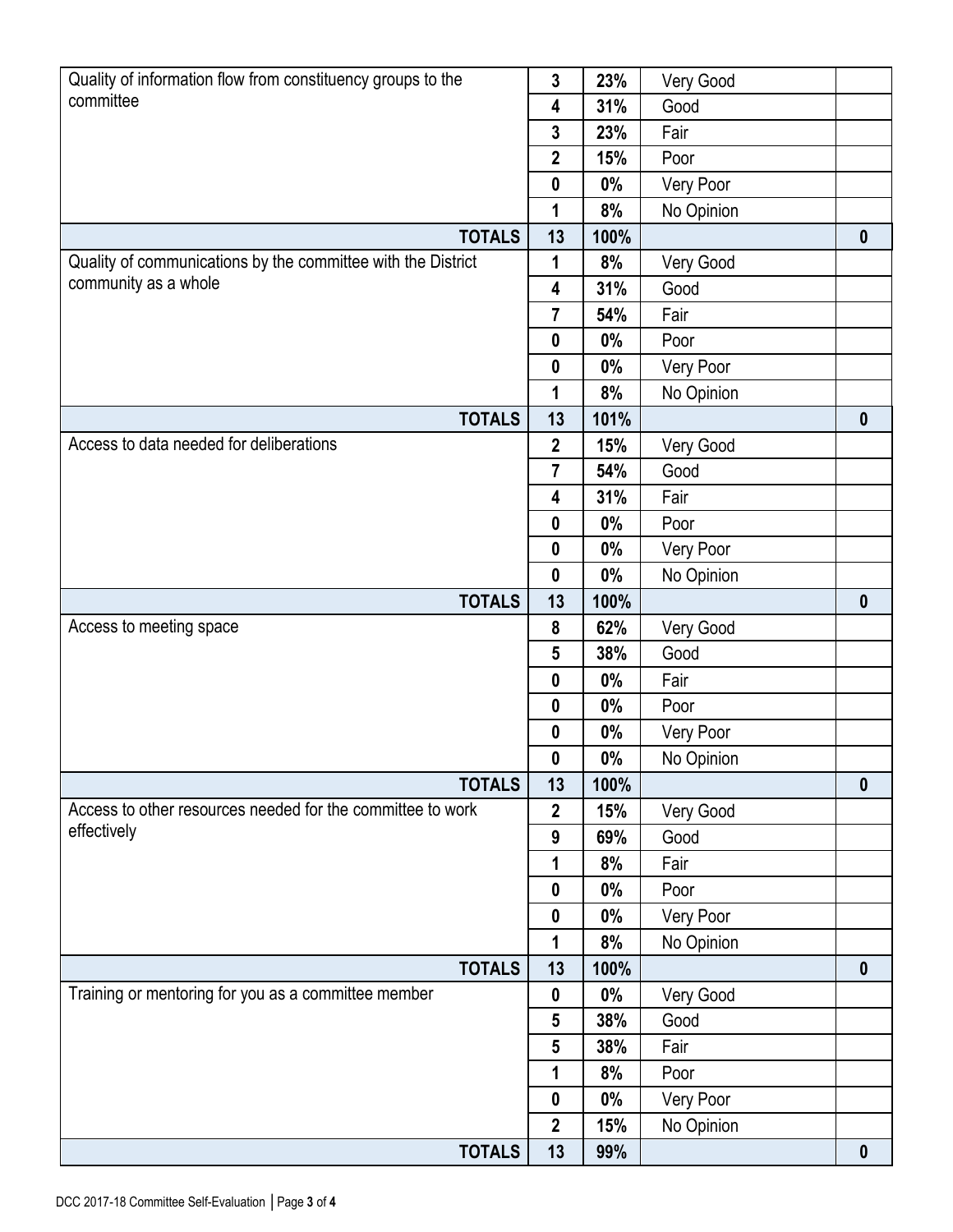| Establishment of expectations or norms for committee members<br>and convener(s) |                  | 15%   | Very Good  |                  |
|---------------------------------------------------------------------------------|------------------|-------|------------|------------------|
|                                                                                 |                  | 62%   | Good       |                  |
|                                                                                 | 1                | 8%    | Fair       |                  |
|                                                                                 | $\boldsymbol{0}$ | $0\%$ | Poor       |                  |
|                                                                                 | 0                | $0\%$ | Very Poor  |                  |
|                                                                                 | $\overline{2}$   | 15%   | No Opinion |                  |
| <b>TOTALS</b>                                                                   | 13               | 100%  |            | $\boldsymbol{0}$ |
| Adherence to expectations or norms for committee members and                    | $\overline{2}$   | 15%   | Very Good  |                  |
| convener(s)                                                                     | 9                | 69%   | Good       |                  |
|                                                                                 | 0                | 0%    | Fair       |                  |
|                                                                                 | $\mathbf{0}$     | $0\%$ | Poor       |                  |
|                                                                                 | $\boldsymbol{0}$ | $0\%$ | Very Poor  |                  |
|                                                                                 | $\overline{2}$   | 15%   | No Opinion |                  |
| <b>TOTALS</b>                                                                   | 13               | 99%   |            | $\bf{0}$         |

## **This committee's most significant accomplishment this year**:

- The conversations around winter intersession.
- Discussion on winter intersession.
- Getting more info about winter session. Keeping track of enrollment to state allocation changes.
- Fixed lots of policies. Prevented some bad ones.
- Discussions impact, generating strategies regarding state budget.
- Sharing of information regarding CBT study, Winter Intersession, and state funding.
- Rubber stamped a bunch of policies.
- Highly information committee for me.
- Subcommittee creating Strategic Plan.
- Organizing the important conversations from across the District.

#### **Improvement most needed by this committee in its processes, interactions, outcomes, or other aspect of its work**:

- BP/AP and more data at meetings to facilitate decisions.
- I think DCC could publicize its efforts more. Currently, constituent groups wait until the next meeting to hear a report from their DCC rep. That might be the most effective way to communicate to the whole District.
- Some constituent groups translate directives into action more than others.
- I don't see any improvement, needed, from clarifying the purpose for DCC new members.
- Information out to constituencies.
- Continue on current course.

#### **Additional comments**

- Greater communication between the committee and district as a whole.
- Well run committee!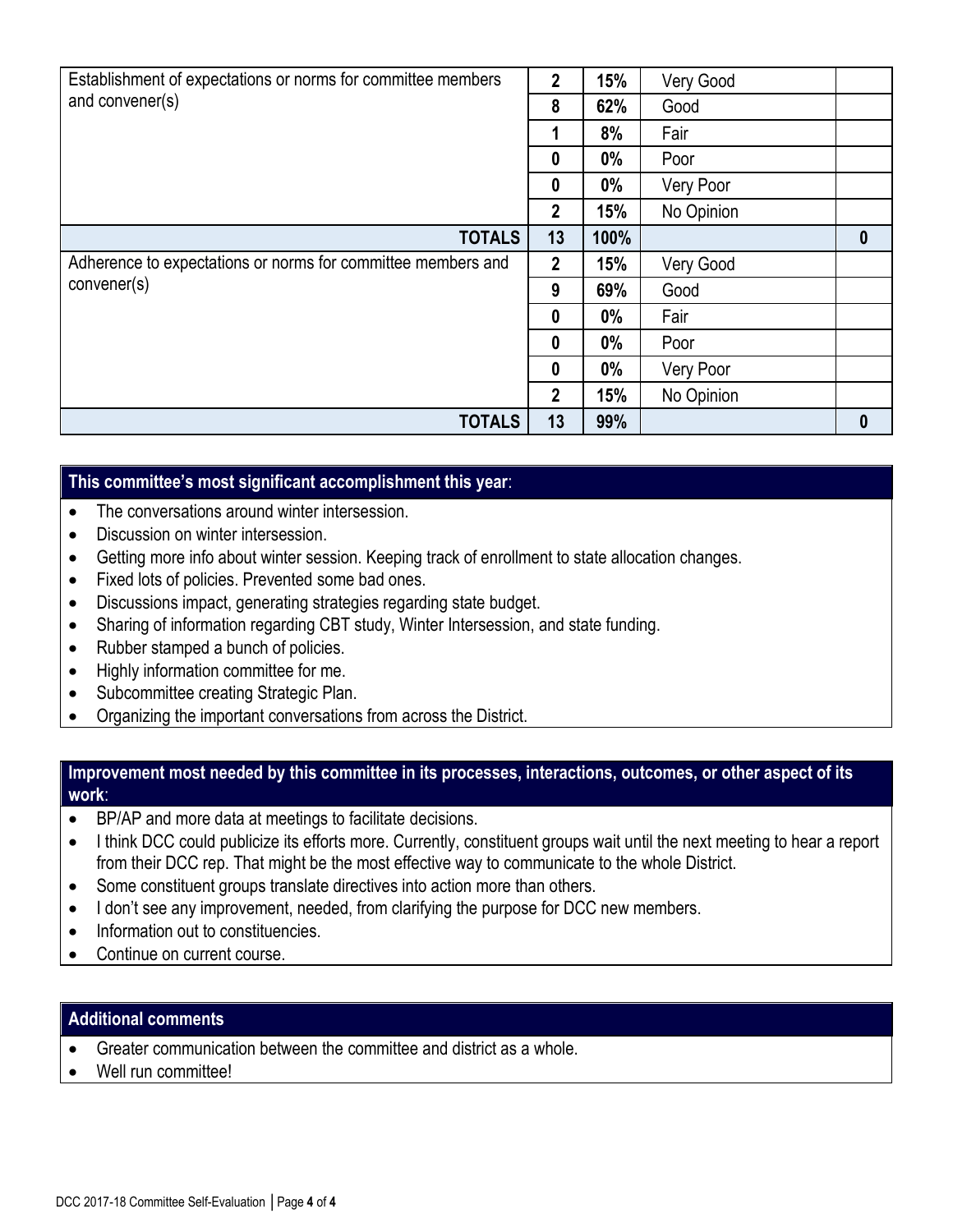# **District Consultation Council Goals 2017-18**

## **Explore and Support Implementation of High Impact Programs and Practices**

- Explore Guided Pathways as a District-wide effort
- Discuss promise programs, identify strategies that fit the District, and support next steps
- Discuss the Pledge commitments and support for next steps
- Share best practices and scale where possible to further student success and elimination of the achievement gap
- Discuss the Workforce Development Initiative, establish a working group, and make recommendations
- Review criteria and processes for Innovation Funds and Strategic Direction Funds to expand use and impact
- Stimulate the intellectual needs of students

## **Provide Recommendations on Enrollment Management**

- Review Dual Enrollment Initiatives and other potential initiatives and expand where appropriate
- In collaboration with the campuses, review enrollment management strategies and progress
- Review the impact of enrollment strategies on CTE programs and their governing bodies

## **Support Integrated and Strategic Planning**

- Review integrated plans from all three sites for unified best practices
- Establish a workgroup for updating the District Strategic Plan
- Review and approve the District-wide Strategic Plan 2017-2020
- Discuss technology needs and TCC recommendations
- Discuss data and reports needed for effective measurement, assessment, and evidence-based decision making

## **Provide Recommendations on Resource Allocation**

- Review and discuss recommendations from CBF related to building projects, budget, and other resources
- Review the allocation of resources to support plans and make recommendations
- Review District Strategic and Student Success Funds for better integration and access to funding for the three sites
- Review budgets for better efficiency based on decreasing enrollment

## **Professional Development**

Periodically review plans and encourage collaboration and integration

## **Review and Update Policies and Procedures**

• Review and update all required policies and procedures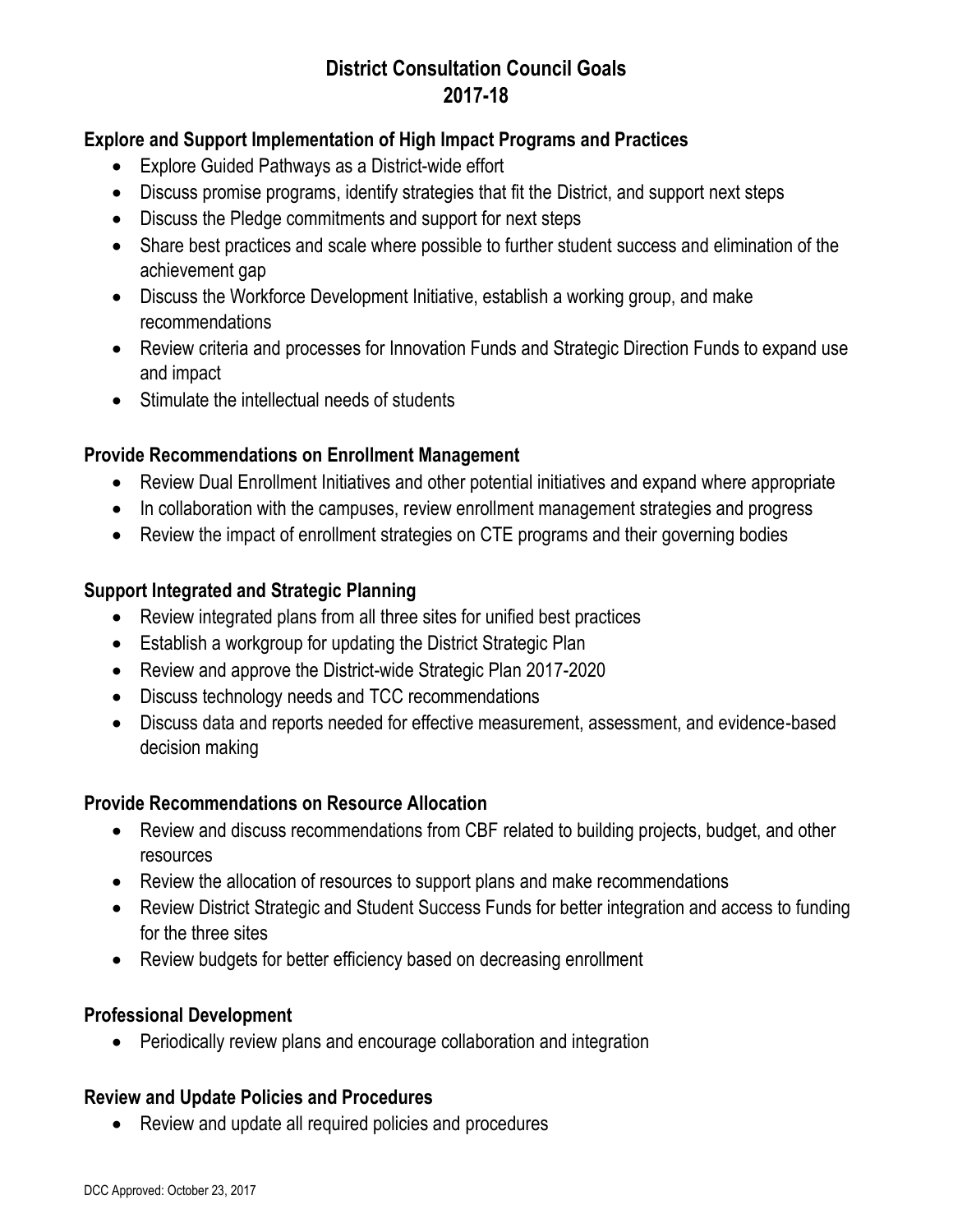

# **District Consultation Council 2018-19 Membership**

| <b>Member</b>            | <b>Affiliation</b>                                                |
|--------------------------|-------------------------------------------------------------------|
| <b>Cheryl Marshall</b>   | Chancellor, Chair                                                 |
| JoAnna Schilling         | President, Cypress College                                        |
| <b>Greg Schulz</b>       | President, Fullerton College                                      |
| Irma Ramos               | Vice Chancellor, Human Resources                                  |
| Cherry Li-Bugg           | Vice Chancellor, Educational Services & Technology                |
| <b>Fred Williams</b>     | Vice Chancellor, Finance & Facilities                             |
| <b>Valentina Purtell</b> | Provost, North Orange Continuing Education                        |
| Kai Stearns Moore        | District Director, Pubic & Governmental Affairs                   |
|                          | <b>District Director, Information Services</b>                    |
| Arturo Ocampo            | District Director, Equity & Compliance                            |
| Craig Goralski           | President, Cypress College Academic Senate                        |
| <b>Bryan Seiling</b>     | Past President, Cypress College Academic Senate                   |
| Josh Ashenmiller         | <b>President, Fullerton College Faculty Senate</b>                |
| Kim Orlijan              | <b>President Elect, Fullerton College Faculty Senate</b>          |
| <b>Tina McClurkin</b>    | President, North Orange Continuing Education Academic Senate      |
| <b>Cathy Dunne</b>       | Vice President, North Orange Continuing Education Academic Senate |
| Dana Clahane             | <b>President, United Faculty</b>                                  |
| <b>Marcus Wilson</b>     | Representative, United Faculty                                    |
| Manjit Grewall           | Representative, Adjunct Faculty United                            |
| Dawnmarie Neate          | Representative, California School Employees Association           |
| Sharon Kelly             | Representative, California School Employees Association           |
| Ty Volcy                 | Representative, Confidentials Group                               |
| Richard Fee*             | <b>President, District Management Association</b>                 |
|                          | Associated Students Representative, Cypress College               |
|                          | Associated Students Representative, Fullerton College             |

\* Until permanent appointee is identified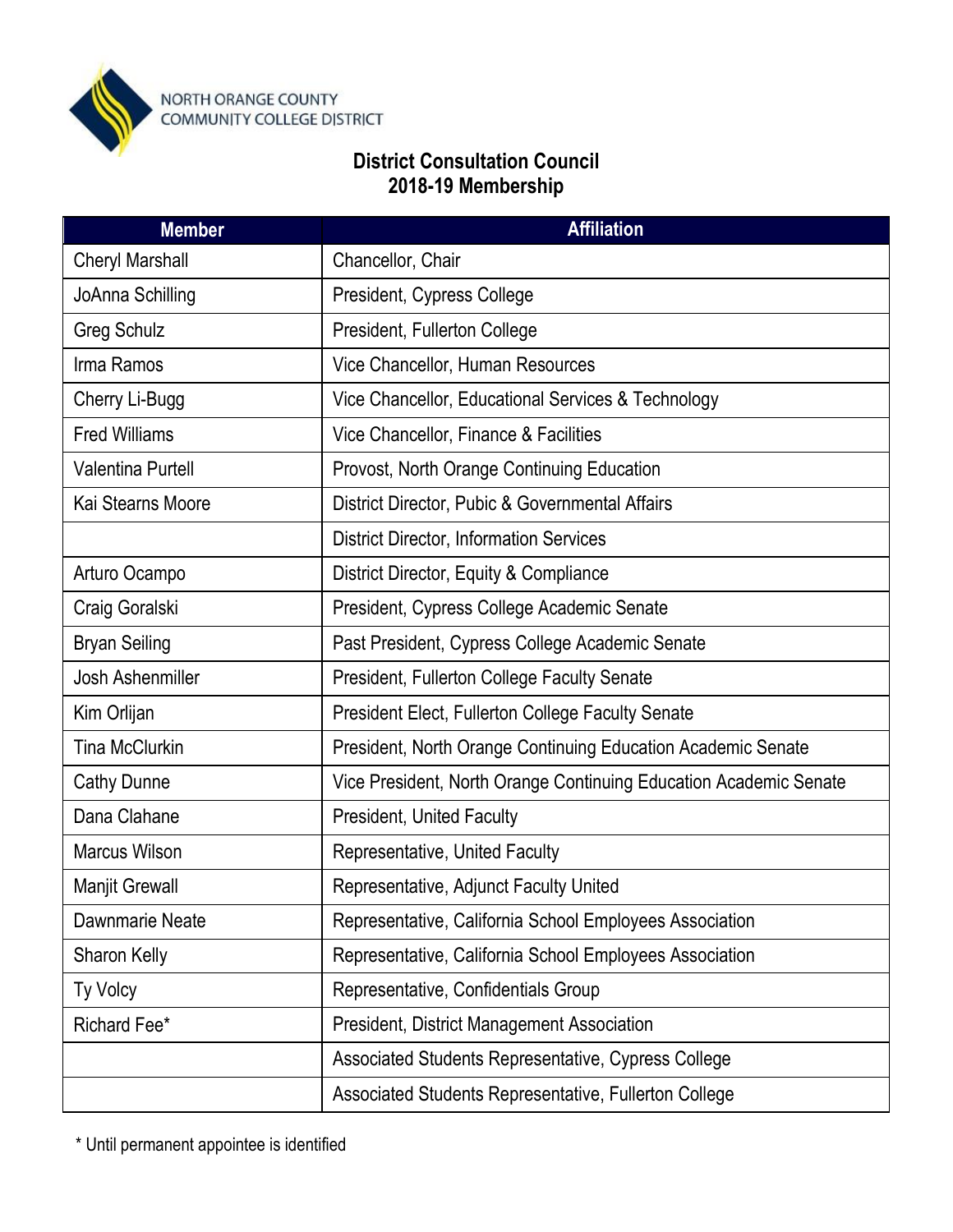

# **District Consultation Council 2018-19 Meeting Schedule**

4th Mondays of the month @ 2:00 p.m. Anaheim Campus, Room 105

| <b>Fall Semester</b> | <b>Spring Semester</b> |
|----------------------|------------------------|
| August 28            | January 28             |
| September 24         | February 25            |
| October 22           | March 25               |
| November 26          | April 22               |
| December (TBD)*      | May $(TBD)^*$          |
|                      | June 24 (if needed)    |

- \* Determine whether or not a December meeting is needed.
- \*\* The fourth Monday of the month is Memorial Day.